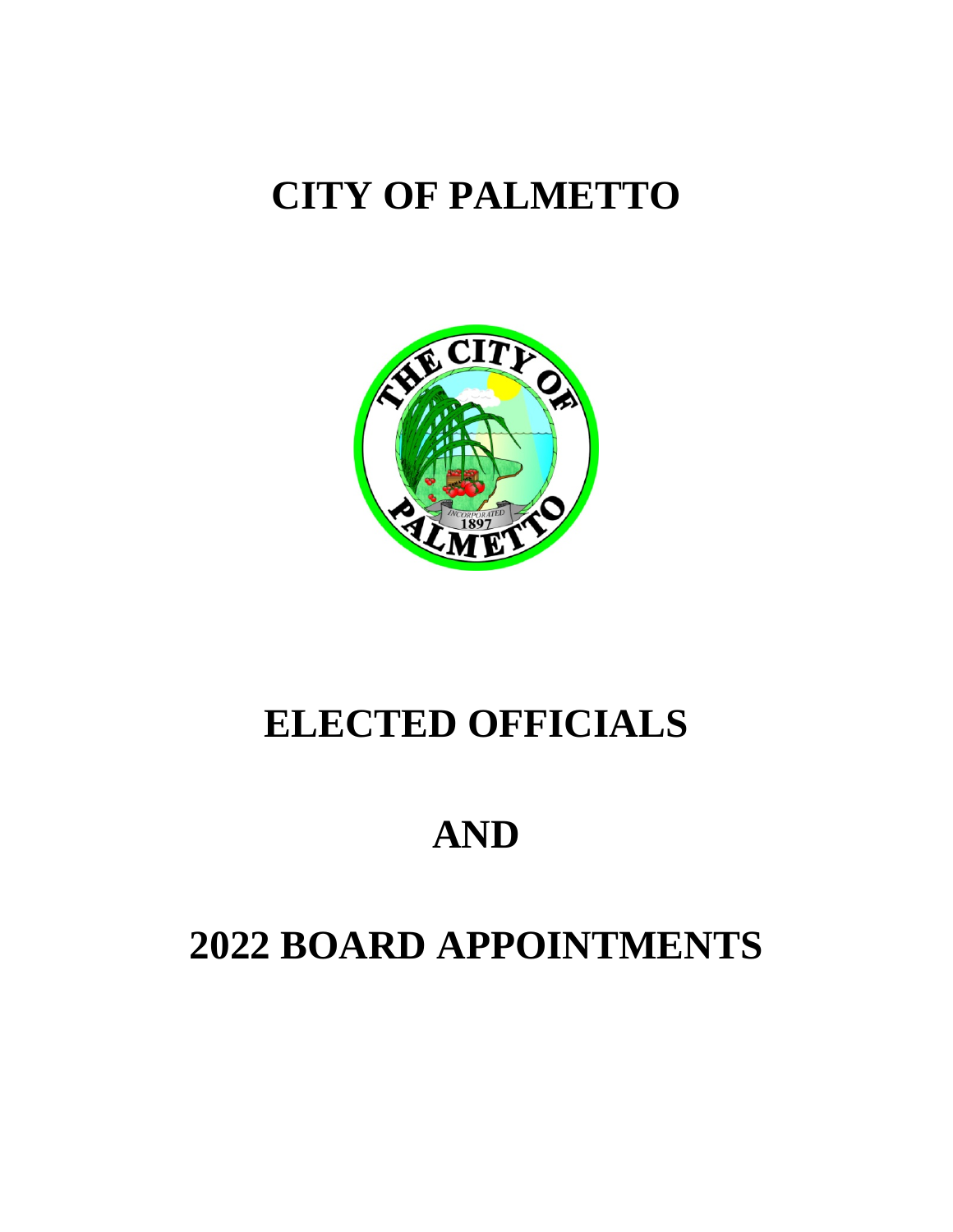#### **CITY OF PALMETTO ELECTED OFFICIALS – 2022**

#### **(Form 1 and Form 1F)**

#### **ELECTED OFFICIALS** END OF TERM

| Shirley Groover Bryant, Mayor<br>2413 Waterford Court<br>Phone: (H) 722-3860, (C) 737-7280<br>mayor@palmettofl.org       | (2008) |                   | November 2024 |
|--------------------------------------------------------------------------------------------------------------------------|--------|-------------------|---------------|
| <b>Sheldon Jones</b><br>2212 14th Street W<br>Phone: (H) 730-3004, (C) 580-1058<br>sjones@palmettofl.org                 | (2020) | AT LARGE-1        | November 2024 |
| <b>Tamara Cornwell</b><br>1732 17th St. W.<br>Phone: (H) 722-3684 (W) 751-8200 x216<br>tcornwell@palmettofl.org          | (1996) | AT LARGE-2        | November 2024 |
| <b>Harold Smith</b><br>1703 4th Avenue West<br>Phone: 348-7417<br>hsmith@palmettofl.org                                  | (2014) | WARD 1            | November 2022 |
| Tambra Varnadore<br>1910 7th St. W.<br>Phone: (H) 722-2145 (C) 812-6474 (W) 747-1871<br>tvarnadore@palmettofl.org        | (2004) | WARD <sub>2</sub> | November 2022 |
| <b>Brian Williams</b><br>610 Riverside Dr.<br>Phone: (H) 722-3900 (C) 737-3456, (W) 723-2390<br>bwilliams@palmettofl.org | (1997) | WARD <sub>3</sub> | November 2022 |

#### **CITY OF PALMETTO MISSION STATEMENT**

The City of Palmetto is dedicated to enhancing the quality of life of its citizens by providing those services which ensure a safe and healthy community.

#### **Website & e-mail: [www.palmettofl.org](http://www.palmettofl.org/)**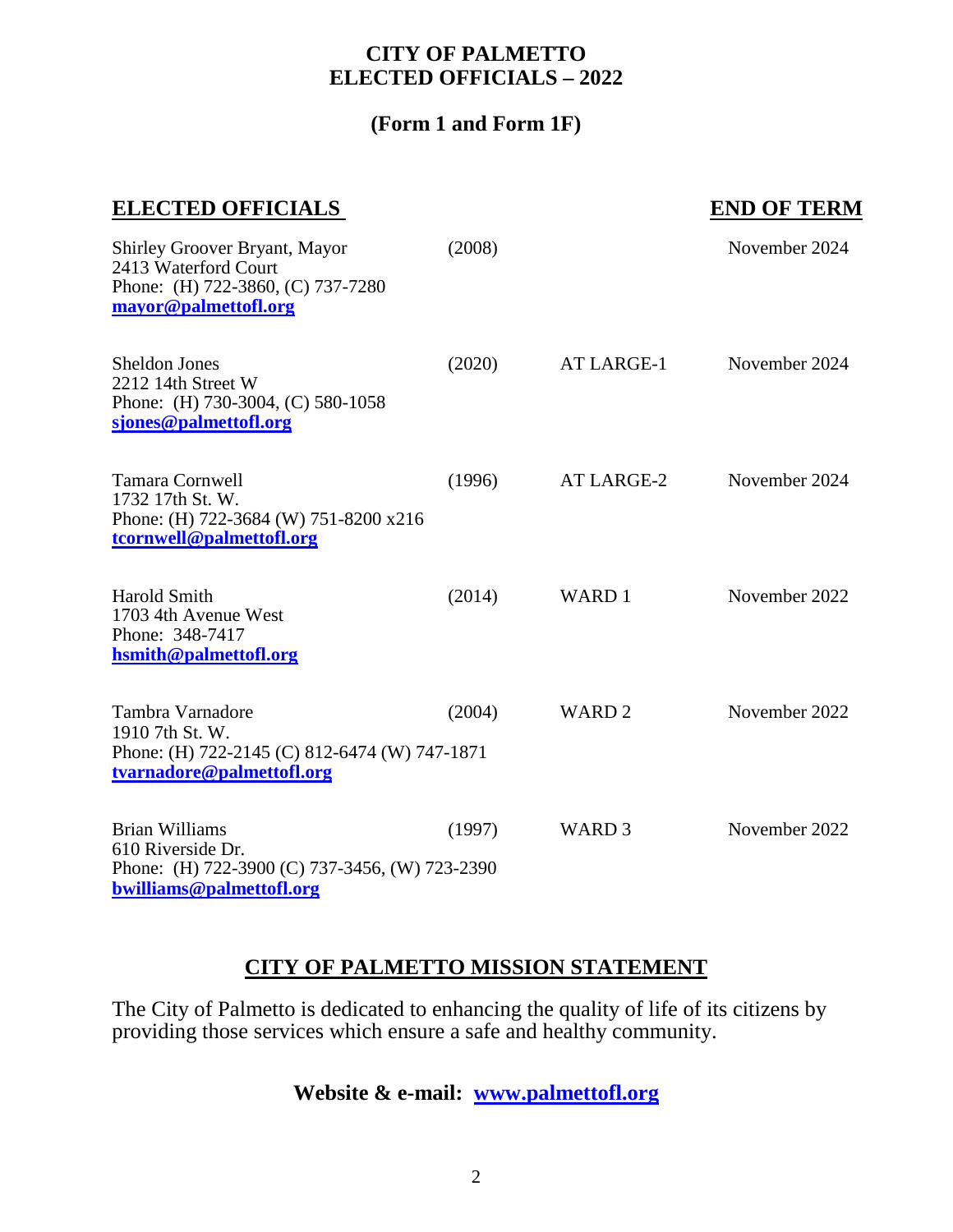#### **CITY OF PALMETTO 2021 APPOINTMENTS**

| <b>CITY CLERK</b>        | Jim Freeman   |
|--------------------------|---------------|
| DIRECTOR OF PUBLIC WORKS | Moe Rayan     |
| <b>CHIEF OF POLICE</b>   | Scott Tyler   |
| <b>CRA DIRECTOR</b>      | Vacant        |
| <b>CITY ATTORNEY</b>     | Mark Barnebey |

**All Appointed Officers' terms expire the first Organizational Meeting in January 2023**

#### **CRA BOARD MEMBERS (Form 1 and 1F)**

| Tamara Cornwell  | Expires November, 2024 |
|------------------|------------------------|
| Sheldon Jones    | Expires November, 2024 |
| Harold Smith     | Expires November, 2022 |
| Tambra Varnadore | Expires November, 2022 |
| Brian Williams   | Expires November, 2022 |

**CRA Board meetings are held the first Monday of each month during the City Commission regular meeting beginning at 7:00 pm.**

#### **CRA ADVISORY BOARD (Not required Form 1 and 1F)**

| David Washington,            | Expires: Jan 2024 |
|------------------------------|-------------------|
| 2316 7th Avenue East         |                   |
| 722-0126/580-7491            |                   |
| $Dlw$ in 6334221 @ gmail.com |                   |
| Maria Sosa                   | Expires: Jan 2024 |
| 1416 Rosslyn Dr., #3         |                   |
| 705-2200                     |                   |
| msosa1975@hotmail.com        |                   |
| Lynn Daniel                  | Expires: Jan 2024 |
| 865-300-0236                 |                   |
| <b>CGDANIEL@ME.COM</b>       |                   |
|                              |                   |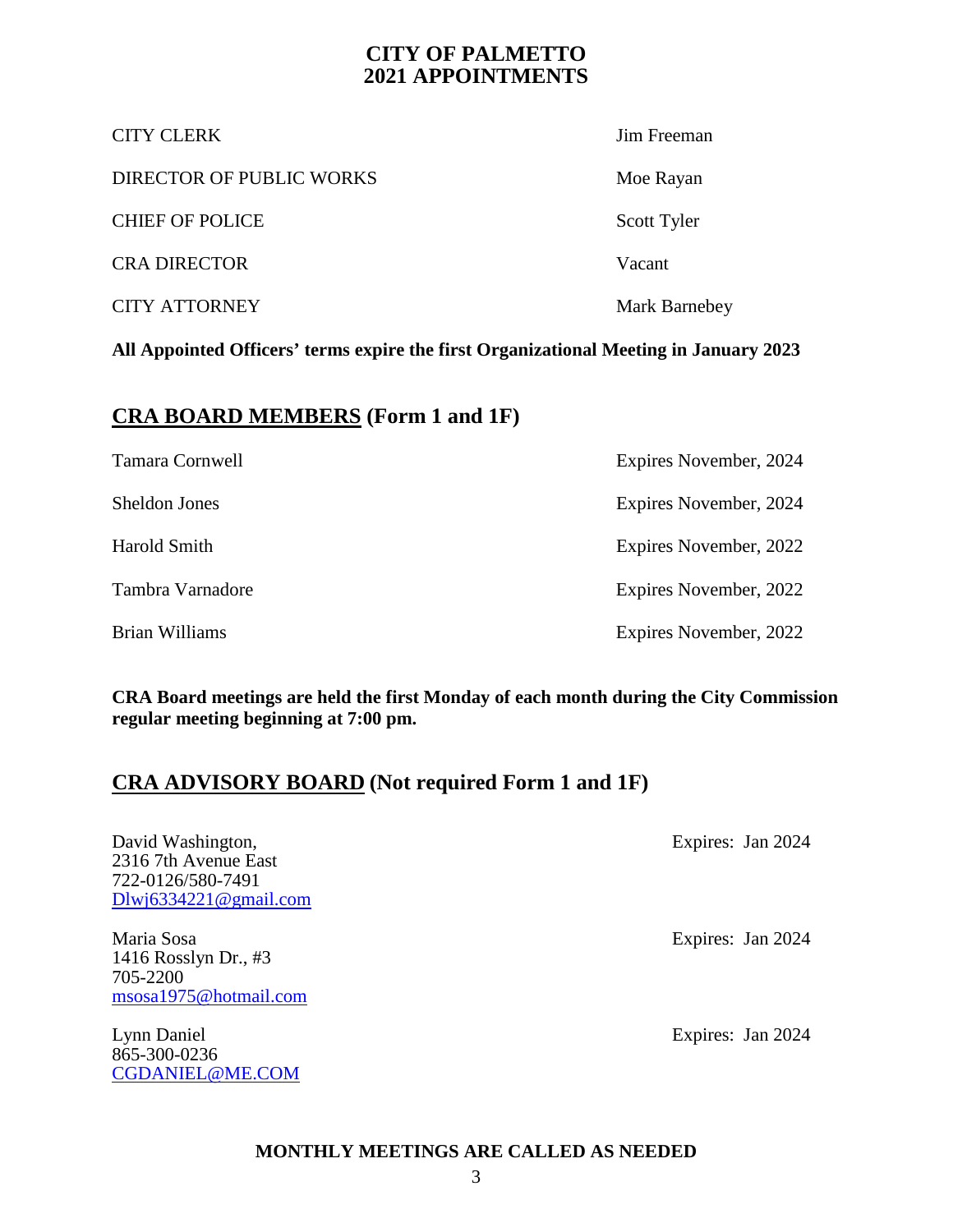#### **EMPLOYEE RECOGNITION COMMITTEE**

Paula Hall Human Resources Coordinator **Permanent** 

## **CITY HALL:**<br>Nixa Haisley

Alternate: Cheryl Miller

**CRA**<br>Jen Silverio Alternate: Antoinette Kilgore

#### **POLICE DEPARTMENT**

Robert Lathinghouse Expires: Jan 2023 Alternate: Jackie Mejia 2nd Alternate: Mike Johnston (Pending)

#### **PUBLIC WORKS**

Kera Hill Expires: Jan 2023 Alternate: Grace Johnson

Expires: Jan 2023

Expires: Jan 2023

**Meetings are held once a quarter: January, April, July, and October**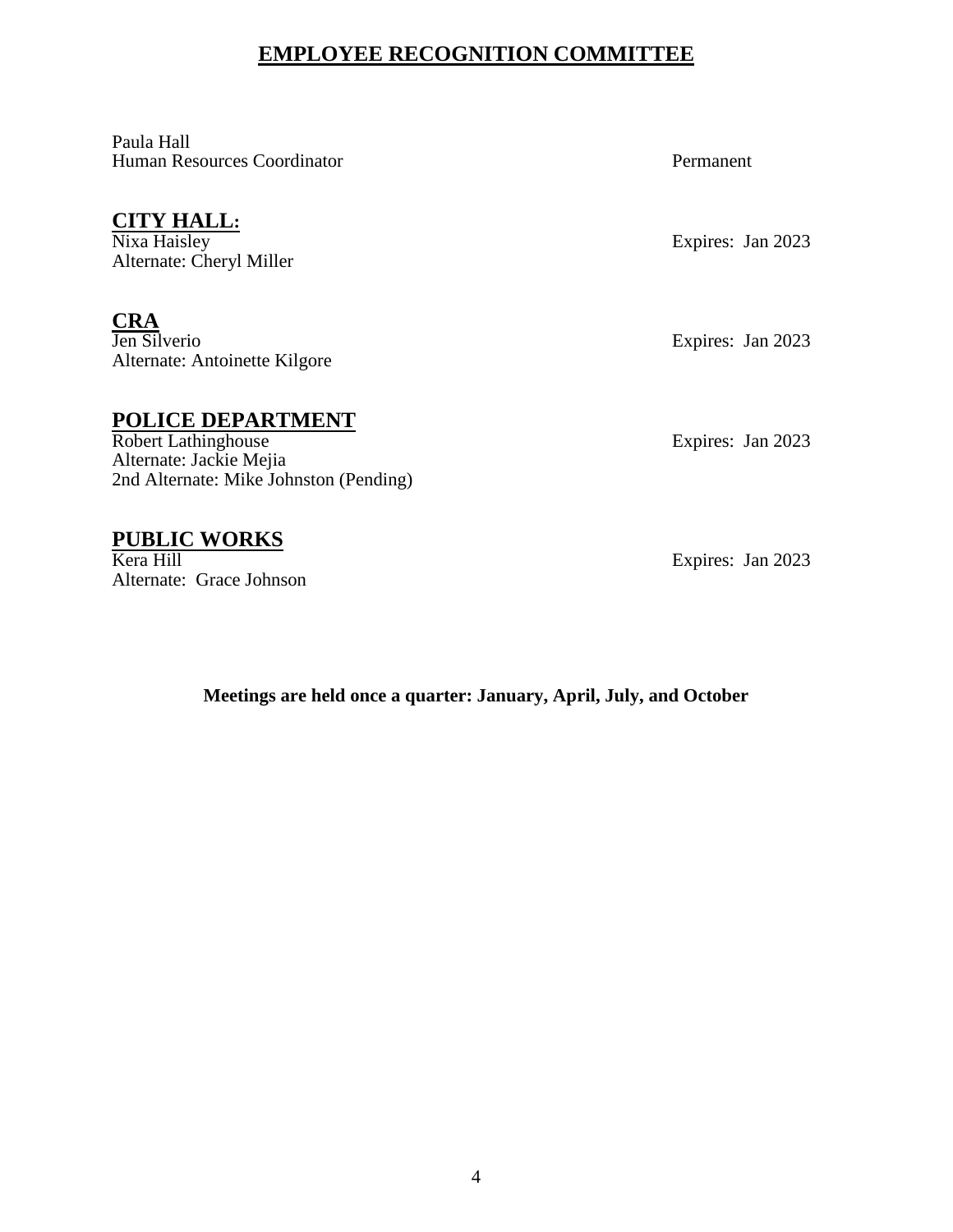## **GENERAL EMPLOYEES' PENSION BOARD OF TRUSTEES (Form 1 and 1F)**

| James Freeman<br>jfreeman@palmettofl.org                                                                                                                  | <b>City Clerk Position</b>                                  | Permanent                                  |
|-----------------------------------------------------------------------------------------------------------------------------------------------------------|-------------------------------------------------------------|--------------------------------------------|
| Mark Ingram<br>1313 Riverside Drive<br>Cell: 284-8885<br>mingram@ingramlaw.com                                                                            | Appointed by Commission                                     | Expires Jan 2023                           |
| Dale Hoffner<br>PO Box 217<br>722-2966/725-0563<br>hoffnerdr@gmail.com                                                                                    | Appointed by Commission<br>(Legal Resident)                 | Expires Jan 2023                           |
| <b>Matt Bloome</b><br>3932 5th Ave. W.<br>mbloome@palmettofl.org                                                                                          | Elected by City Employees                                   | Expires Jan 2023                           |
| Cheryl Miller<br>516 8th Avenue West<br>cmiller@palmettofl.org                                                                                            | Elected by City Employees                                   | Expires Jan 2023                           |
| Robert Urso<br>801 3rd Street East<br>Phone: 401-742-3028<br>rfurso@msn.com                                                                               | Appointed by Board of Trustees<br>(Commission Notification) | Expires Jan 2024                           |
| Allen Tusing<br>1401 21st Street West<br>Phone: 737-0284<br>Allen.tusing@gmail.org                                                                        | Appointed by Board of Trustees<br>(Commission Notification) | Expires Jan 2024                           |
| <b>Scott Christiansen (Board Attorney)</b><br>Christiansen & Dehner<br>63 Sarasota Center Blvd, Suite #106<br>Sarasota, FL 34240<br>scott@cdpension.com   |                                                             | 377-2200<br>377-4848 (Fax)                 |
| Debbie McCord (Office Manager)<br>Christiansen & Dehner<br>63 Sarasota Center Blvd, Suite #106<br>Sarasota, FL 34240<br>debbie@cdpension.com              |                                                             | 377-2200<br>377-4848 (Fax)                 |
| Foster & Foster (Board Actuary)<br>Doug Lozen<br>13420 Parker Commons Blvd., Ste. 104<br>Ft. Myers, FL 33912<br>doug@foster-foster.com                    |                                                             | 239-433-5500<br>239-481-0634 (Fax)         |
| <b>Scott Owens (Performance Monitor)</b><br><b>Graystone Consulting</b><br>100 N. Tampa St., Suite 3000<br>Tampa, FL 33602<br>Scott.owens@msgraystone.com |                                                             | 800-282-0655, x 2061<br>813-227-2070 (Fax) |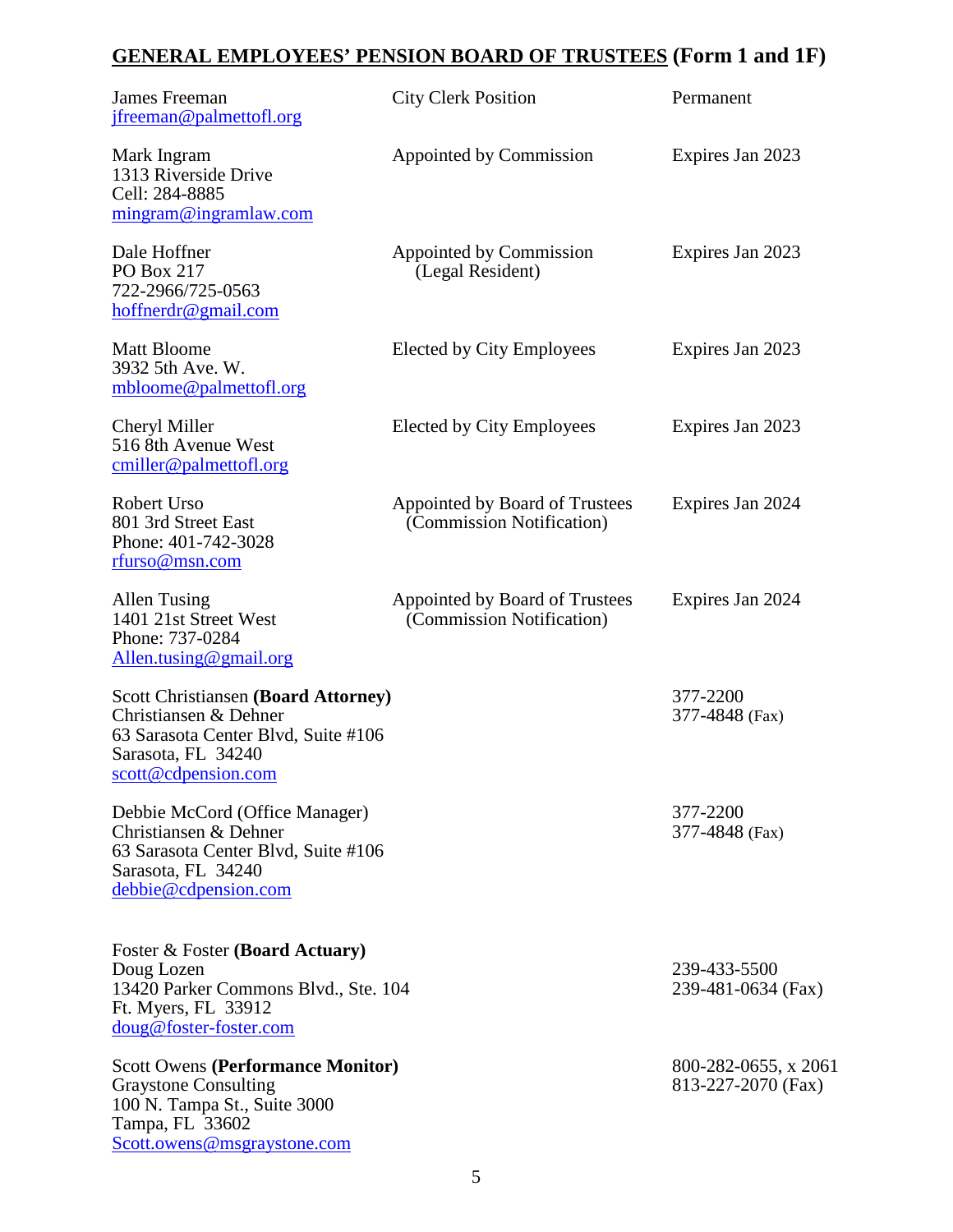Bureau of Local Retirement Systems, PO Box 9000 Tallahassee, FL 32315-9000

Jim Robinson<br>
First State (Custodian)<br>
302-573-5986 (Fax)<br>
302-573-5986 (Fax) **First State (Custodian)** 1 Righter Parkway, Suite 120 Wilmington, DE 19803

#### **Quarterly meetings: 2/28/2022, 5/23/2022, 8/22/2022, 11/28/2022 beginning at 8:30 a.m. HISTORIC PRESERVATION BOARD INACTIVE**

| <b>VACANCY</b> | Ward 1                |  |
|----------------|-----------------------|--|
| <b>VACANCY</b> | Ward 2                |  |
| <b>VACANCY</b> | Ward 3                |  |
| <b>VACANCY</b> | At Large              |  |
| <b>VACANCY</b> | At Large              |  |
| <b>VACANCY</b> | Alternate #1 At Large |  |
| <b>VACANCY</b> | Alternate #2 At Large |  |

#### **HOUSING AUTHORITY BOARD INACTIVE**

| Alan Zirkelbach<br>1415 $10^{th}$ Street West<br>941.729.0000<br>alan@zirkelbach.com                               | Chair | Expires: April 30, 2017 |
|--------------------------------------------------------------------------------------------------------------------|-------|-------------------------|
| Azell Johnson, Jr.<br>$31199$ <sup>th</sup> Avenue Drive East<br>941.722.6174/932.7575<br>Azelljohnson36@yahoo.com |       | Expires: April 30, 2018 |
| Cecelia Love-Hopkins<br>1603 28 <sup>th</sup> Street Court East<br>941.773.4845<br>Hpkns_cece@yahoo.com            |       | Expires: April 30, 2017 |
| Barbara Mollanazar<br>3910 Cobia Court<br>941.720.2517<br>bmollanazar@yahoo.com                                    |       | Expires: April 30, 2017 |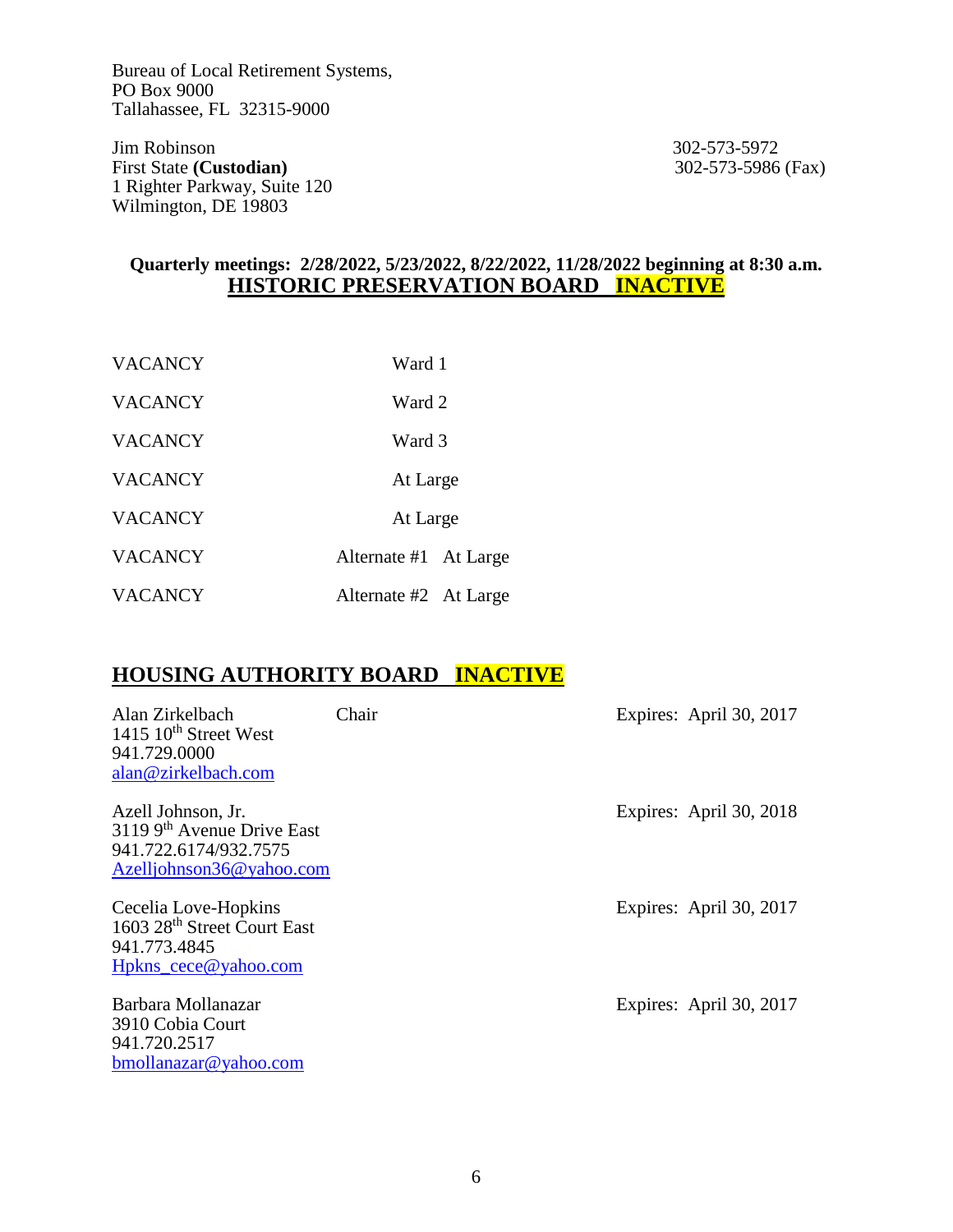#### **Meetings are held as needed**

#### **PLANNING & ZONING BOARD (Form 1 and 1F)**

| Pamela Roberts<br>1924 10 Street West<br>705-8417<br>Pamelaroberts1363@gmail.com                                              | Expires Jan 2024  |
|-------------------------------------------------------------------------------------------------------------------------------|-------------------|
| Paul Marchese<br>111 12th Avenue East<br>203-912-6644<br>paul@paulmarchesearchitects.com                                      | Expires Jan 2024  |
| Jon Moore<br>706 Riverside Drive<br>(H) 812-2450, (O) 729-1229<br>jonmoore@moore2design.com                                   | Expires Jan 2023  |
| Randy Iaboni<br>1510 17 Street West<br>776-7778/847-226-2647<br>randy@iabonirealestate.com                                    | Expires Jan 2023  |
| William C. Price III (Palmetto Resident)<br>522 12 Street West<br>Bradenton, FL 34205<br>747-8001<br>wcprice@wcpriceiiipa.com | Expires Jan 2023  |
| Mike Pendley<br><b>Executive Planner, Manatee County School District</b>                                                      | Non-voting member |

**Monthly meetings are scheduled for the 3rd Thursday beginning at 5:45 pm.**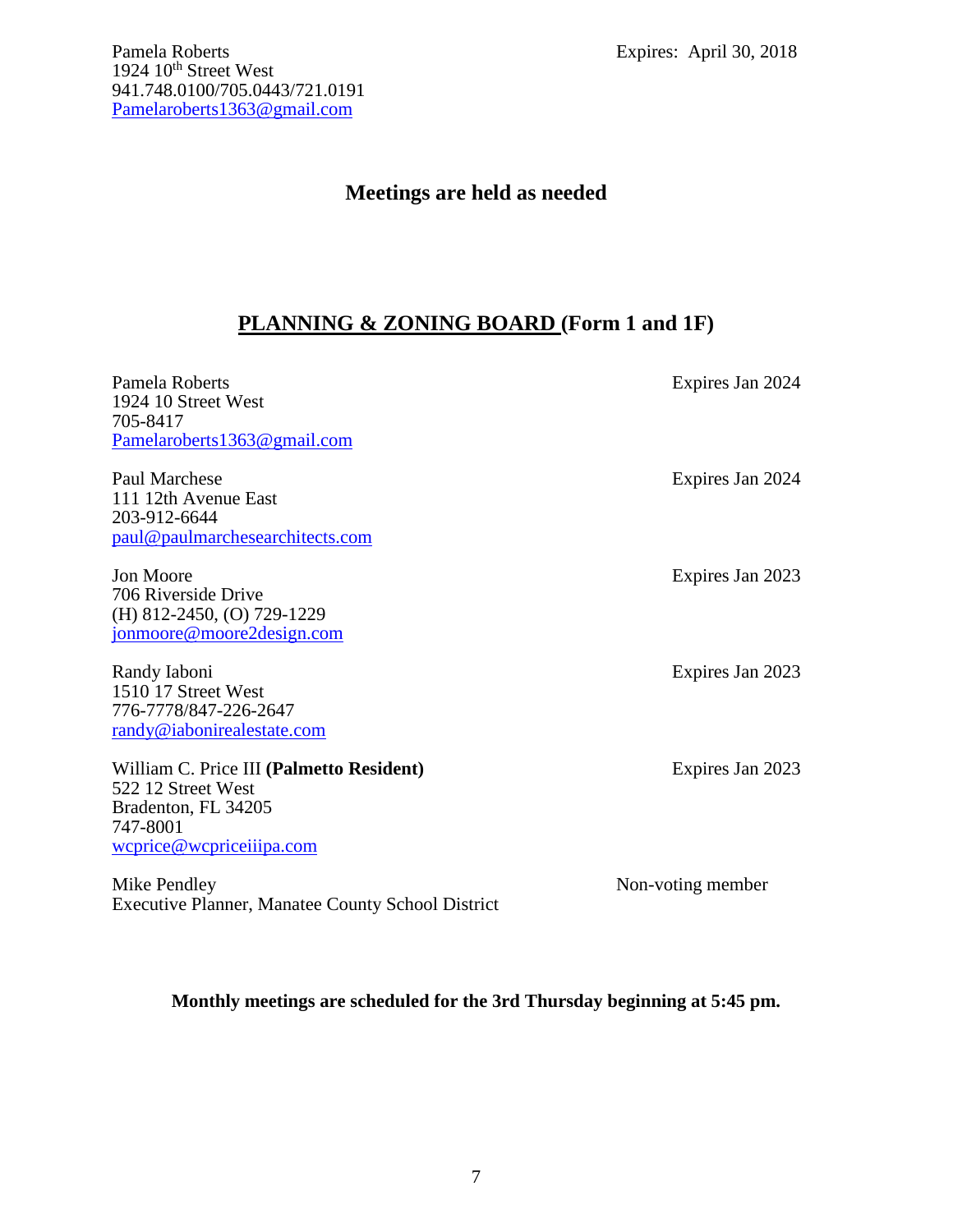## **POLICE OFFICERS' PENSION BOARD OF TRUSTEES (Form 1 and 1F)**

| <b>Micah Matthews</b><br>mmatthews@palmettopolice.com                                                                                     | Elected by police officers                                                   | Expires Jan 2023                                                                           |
|-------------------------------------------------------------------------------------------------------------------------------------------|------------------------------------------------------------------------------|--------------------------------------------------------------------------------------------|
| Benjamin Schlabach<br>bschlabach@palmettopolice.com                                                                                       | Elected by police officers                                                   | Expires Jan 2024                                                                           |
| Jim Freeman<br>516 8th Avenue West<br>723-4570<br>jfreeman@palmettofl.org                                                                 | Appointed by Commission                                                      | Expires Jan 2024                                                                           |
| Robert Rotondo<br>1404 4 Street West<br>729-3122<br>bob@robertrotondo.com                                                                 | Appointed by Commission<br>(legal resident)                                  | Expires Jan 2023                                                                           |
| Michael J. Fuller<br>4722 Pinnacle Drive<br>Bradenton, FL 34208 (C) 448-8880<br>mikefuller@verizon.net                                    | Appointed by Board of Trustees<br>(Commission notification)<br>(5th Trustee) | Expired Jan 2024                                                                           |
| Scott Christiansen (Attorney)<br>Christiansen & Dehner<br>63 Sarasota Center Blvd, Suite 107<br>Sarasota, FL 34240<br>scott@cdpension.com |                                                                              | 377-2200<br>377-4848 (Fax)                                                                 |
| Marty LaPrade<br>Sawgrass Asset Management, LLC<br>1579 The Greens Way, Suite 20<br>Jacksonville Beach, FL 32224-9647                     | Greg Gosh-Mkt Dir<br>goschg@sawgrass.com                                     | 904-493-5510<br>904-493-5524 (Fax)<br>866-493-5500(Toll Free)                              |
| Debbie Kocsis<br>Salem Trust Company (Custodian)<br>1715 N. Westshore Blvd.<br>Suite 750<br>Tampa, FL 33607                               |                                                                              | 813-301-1603<br>877-382-5268 (Toll Free)<br>813-301-1295 (Fax)<br><u>dkocsis@tmico.com</u> |
| John Thinnes & CO (Investment Manager)<br>531 W. Morse Blvd. Ste 200<br>Winter Park, FL 32789                                             |                                                                              | 866-240-7932<br>863-292-8717 (Fax)<br>johnt@andcoconsulting.com                            |
| Sara Carr (Benefits Administrator)<br>Division of Retirement<br>PO Box 3010<br>Tallahassee, FL 32315-3010                                 | Municipal Police Officers' & Firefighters' Retirement Trust Funds' Office    |                                                                                            |
| Foster & Foster (Board Actuary)<br>Doug Lozen<br>13420 Parker Commons Blvd., Ste. 104<br>Ft. Myers, FL 33912<br>doug@foster-foster.com    |                                                                              | 239-433-5500<br>239-481-0634 (Fax)                                                         |

**Quarterly meetings: 2/28/2022, 5/23/2022, 8/22/2022, 11/28/2022 beginning at 11:00 a.m.**